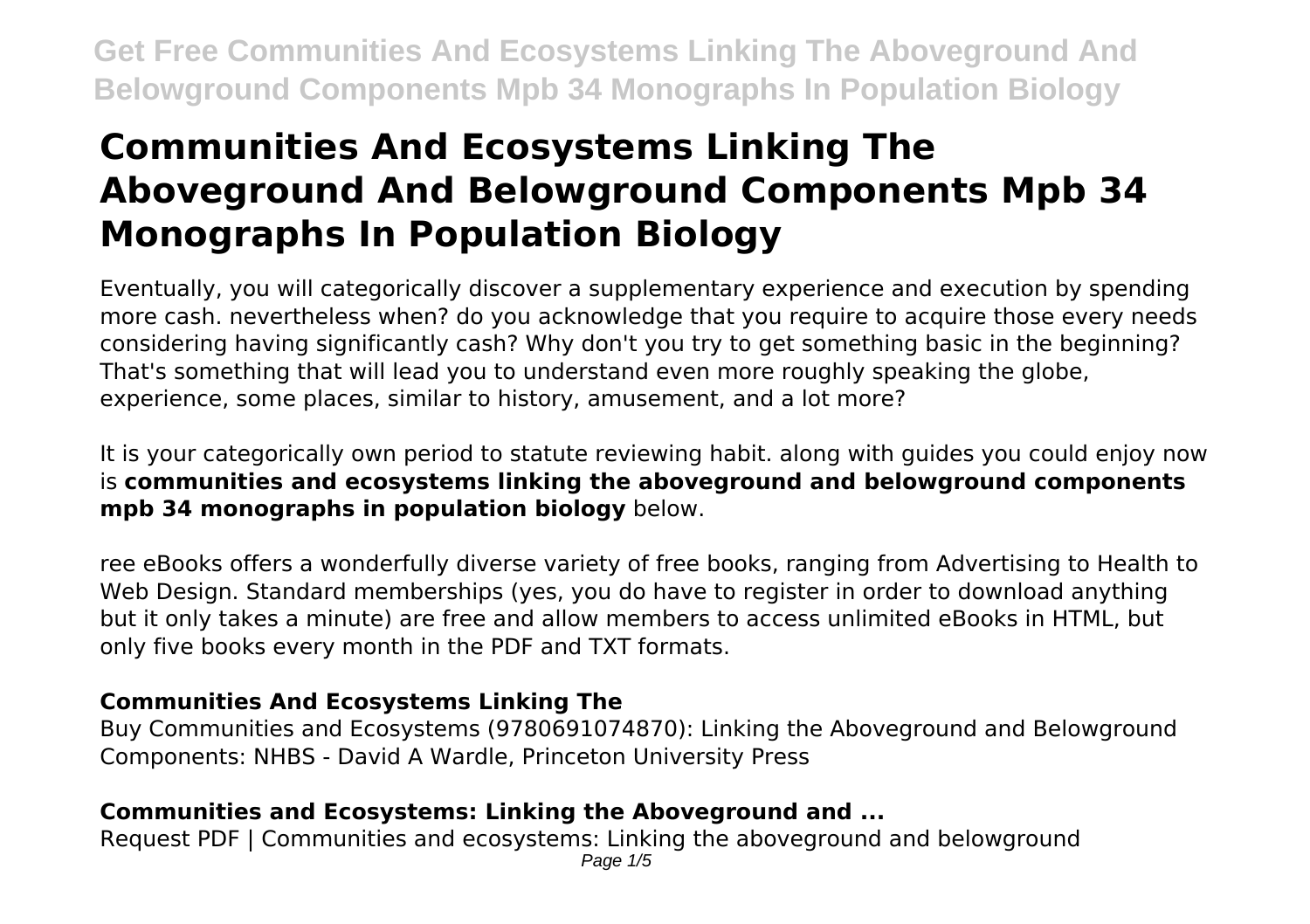components (MPB-34) | Most of the earth's terrestrial species live in the soil. These organisms, which include ...

# **Communities and ecosystems: Linking the aboveground and ...**

David Wardle integrates a vast body of literature from numerous fields--including population ecology, ecosystem ecology, ecophysiology, ecological theory, soil science, and global-change biology--to explain the key conceptual issues relating to how aboveground and belowground communities affect one another and the processes that each component carries out.

#### **Amazon.com: Communities and Ecosystems: Linking the ...**

Communities and Ecosystems: Linking the Above‐ground and Below‐ground Components Colloff, Matt 2004-06-01 00:00:00 David A. Wardle. Princeton University Press, Princeton. Monographs in Population Biology no. 34, 2002, vii + 392 pages. Price US\$29.95. ISBN 0691 07486 ...

#### **Communities and Ecosystems: Linking the Above‐ground and ...**

Request PDF | On Jun 1, 2004, Matt Colloff published Book Review: Communities and Ecosystems: Linking the Above-ground and Below-ground Components | Find, read and cite all the research you need ...

#### **Book Review: Communities and Ecosystems: Linking the Above ...**

Linking genes to communities and ecosystems: Daphnia as an ecogenomic model Brooks E. Miner , 1, \* Luc De Meester , 2 Michael E. Pfrender , 3 Winfried Lampert , 4 and Nelson G. Hairston, Jr 5 1 Department of Biology, University of Washington, PO Box 351800, Seattle, WA 98195, USA

# **Linking genes to communities and ecosystems: Daphnia as an ...**

The combination of modern genomic tools with well-documented, trait-based community and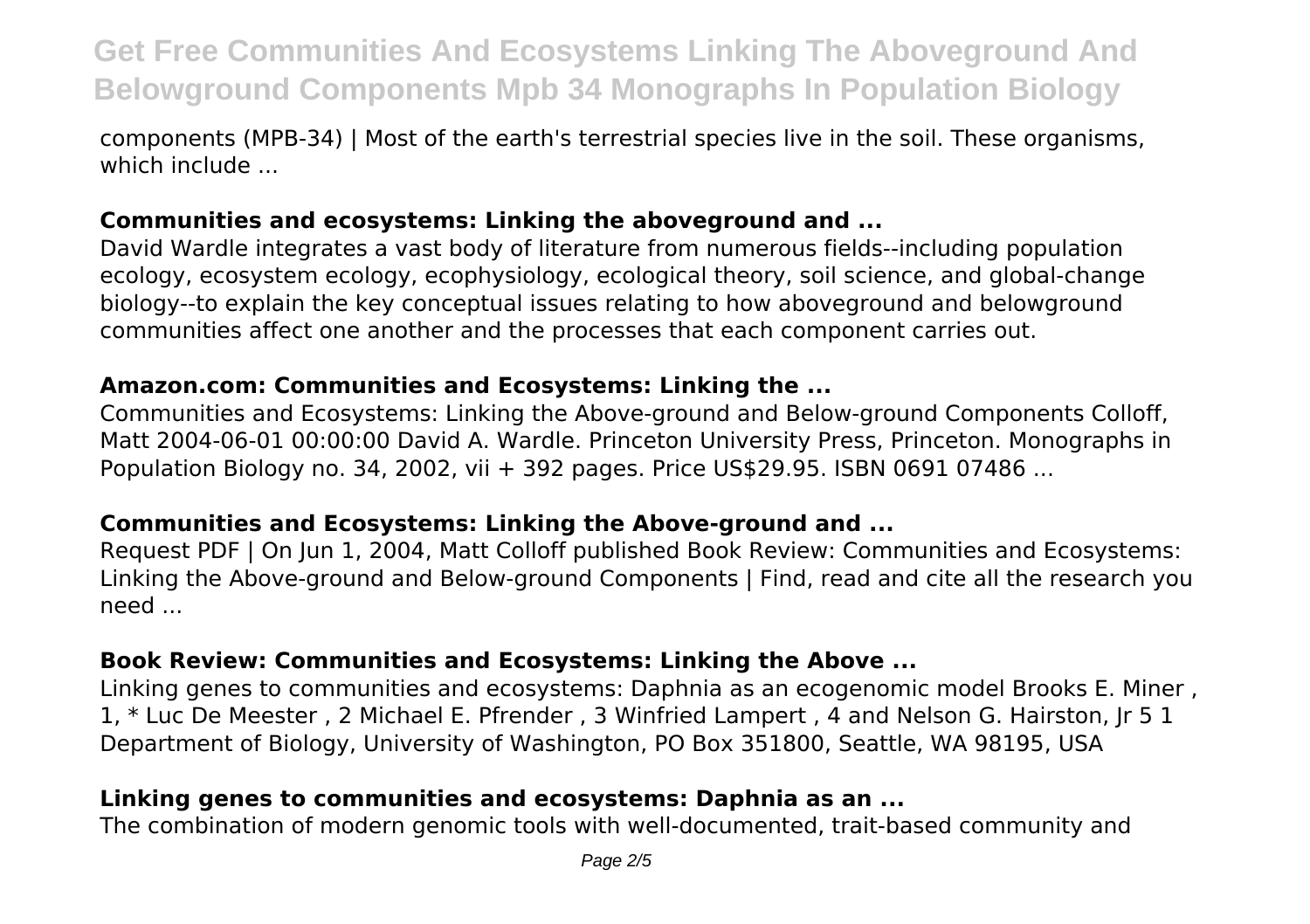ecosystem impacts makes Daphnia ideal for integrative investigation of the traits and mechanisms that underlie responses to environmental change and their community- and ecosystem-level effects. In this review, we highlight broad ecological questions that the Daphnia system is positioned to address, and ...

### **Linking genes to communities and ecosystems: Daphnia as an ...**

An Ecosystem is an interaction of both biotic (living) and abiotic (non-living) components these link can be due to the exchange of energy and biogeochemical cycle whereas Community has an interaction among the populations of biotic components only which can be of same or different species living in a particular area.

# **Difference Between Ecosystem and Community (with ...**

Communities and Ecosystems: Linking the Aboveground and Belowground Components MPB-34 Monographs in Population Biology: Amazon.es: Wardle, David A.: Libros en idiomas extranjeros

# **Communities and Ecosystems: Linking the Aboveground and ...**

Ecosystems influence climate through the exchange of greenhouse gases and by reflecting radiation and converting energy to different forms (Jackson et al. 2008). Climate regulation is a crucial ecosystem service and is increasingly valued by governments concerned with the global climate challenge.

# **Linking Biodiversity and Ecosystem Services: Current ...**

Communities and Ecosystems: Linking the Aboveground and Belowground Components (MPB-34) - Ebook written by David A. Wardle. Read this book using Google Play Books app on your PC, android, iOS devices. Download for offline reading, highlight, bookmark or take notes while you read Communities and Ecosystems: Linking the Aboveground and Belowground Components (MPB-34).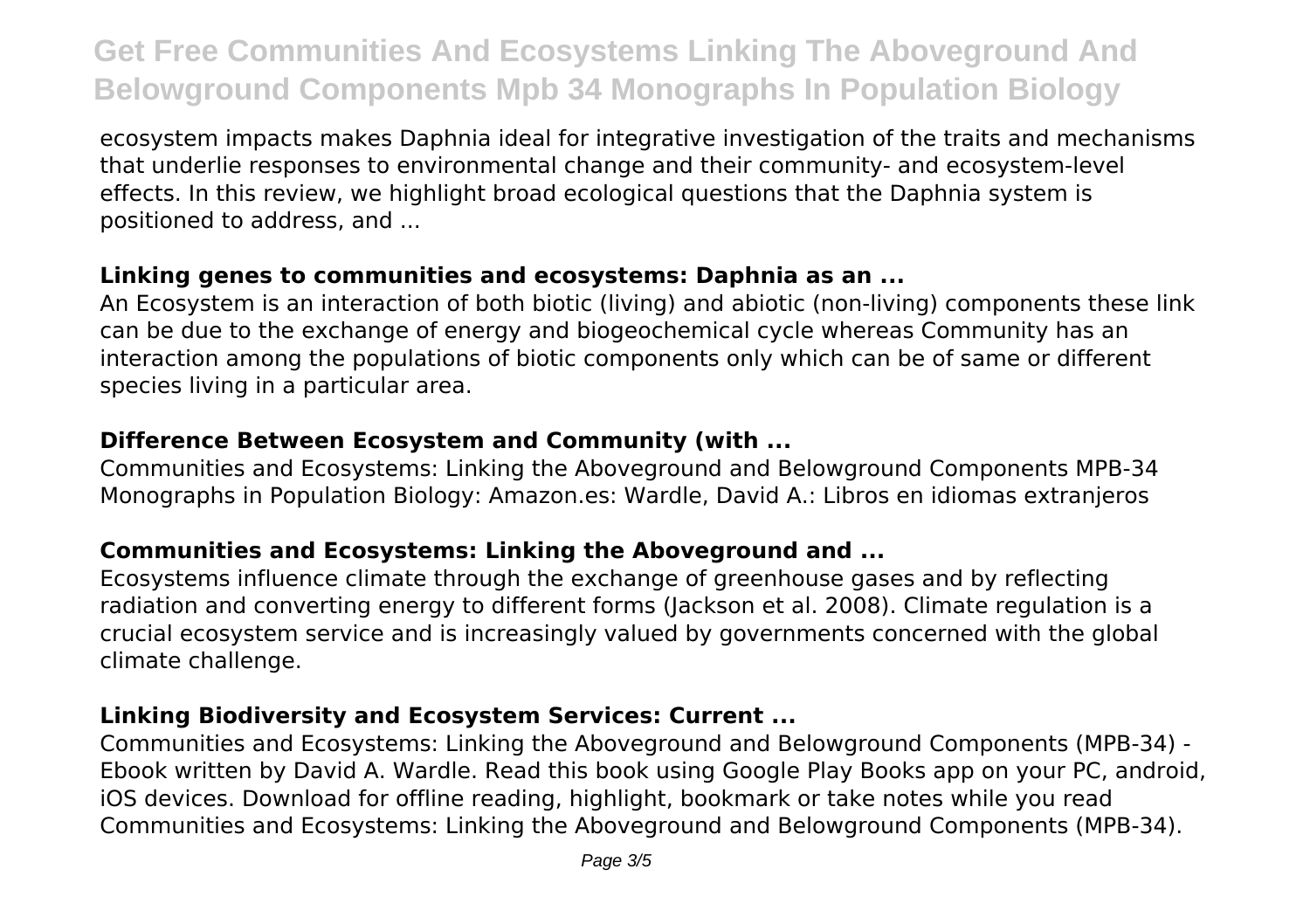### **Communities and Ecosystems: Linking the Aboveground and ...**

Title: Communities and Ecosystems: Linking the Aboveground and Belowground Components: Publication Type: Book: Year of Publication: 2002: Authors: Wardle DA

# **Communities and Ecosystems: Linking the Aboveground and ...**

Find many great new & used options and get the best deals for Communities and Ecosystems: Linking the Aboveground and Belowground Components by David A. Wardle (Paperback, 2002) at the best online prices at eBay!

### **Communities and Ecosystems: Linking the Aboveground and ...**

Two decisive features distinguish the new theoretical approaches to the diversity–stability relationship developed within the biodiversity and ecosystem functioning research agenda from earlier ones: first, these new approaches explicitly differentiate, and link, stability properties at the population level and at the aggregate community or ecosystem level, and second, they abandon the ...

#### **Linking biodiversity and ecosystems: towards a unifying ...**

Dr. Komatsu's research is focused on plant, invertebrate, and microbial community responses to multiple global change drivers, and whether these community shifts drive changes in ecosystem function. She will discuss the results of data synthesis efforts examining global patterns of plant community and ecosystem responses to altered resources.

# **Dr. Kimberly Komatsu: From Communities to Ecosystems ...**

This chapter explores the role of animal migrations for the communities and ecosystems that surround them. Animal movement can impact ecosystems through the transfer of materials, by